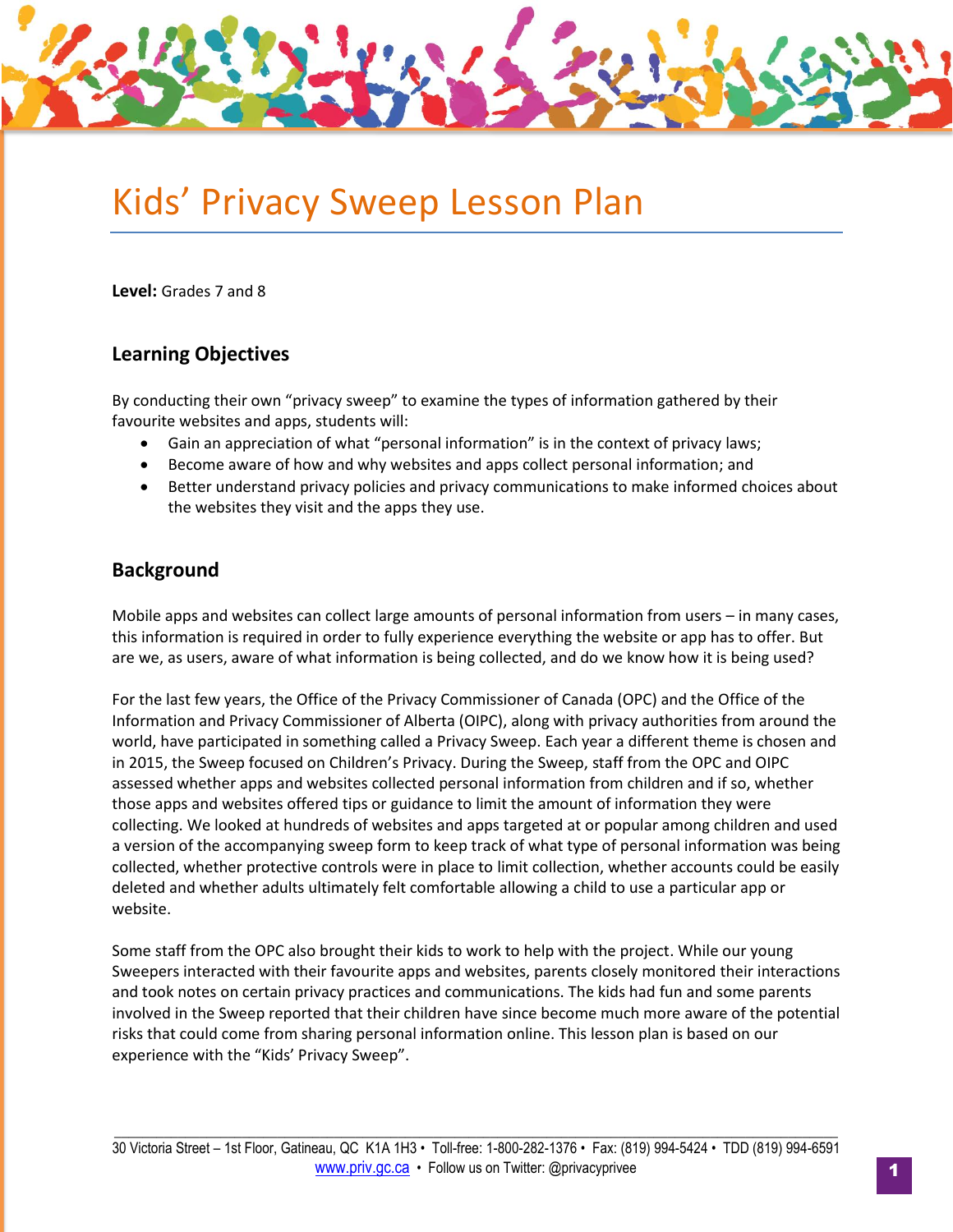**Dig Deeper:** Who are the Privacy Commissioner of Canada [\(https://www.priv.gc.ca/au-ans/index\\_e.asp\)](https://www.priv.gc.ca/au-ans/index_e.asp) and the Information and Privacy Commissioner of Alberta [\(http://www.oipc.ab.ca/\)](http://www.oipc.ab.ca/)?

News release on sweep results[: https://www.priv.gc.ca/media/nr-c/2015/nr-c\\_150902\\_e.asp](https://www.priv.gc.ca/media/nr-c/2015/nr-c_150902_e.asp) 

Blog post on kids' sweep: [http://blog.priv.gc.ca/index.php/2015/08/31/child-sweepers-share](http://blog.priv.gc.ca/index.php/2015/08/31/child-sweepers-share-observations-on-webmobile-app-privacy/)[observations-on-webmobile-app-privacy/](http://blog.priv.gc.ca/index.php/2015/08/31/child-sweepers-share-observations-on-webmobile-app-privacy/) 

## **Preparation and Materials**

- Read and photocopy the attached worksheet ("Sweep Form") and "10 Tips" student handout for your class
- Have enough Internet-connected computers and/or mobile devices (smartphones or tablets) for the class to work either individually or in small groups. You may even want to preload some apps onto devices to save time installing them.

## **Procedure**

- Begin by asking your students to identify their favourite websites and apps.
	- o Record these on the board or on a flipchart.
- Ask students to define "personal information."
	- o Here's a definition you may wish to use:

*Personal information is information about an identifiable individual. It can include your name, birthday, e-mail address, and phone number. It can also include: your opinions, your spending habits, your IP address, photos and digital images, and your e-mail and text messages.*

- Ask students if the websites and apps they've identified collect personal information, and if so, what types of information they collect.
	- Common answers include:
		- o Full name
		- o E-mail address
		- o Age
		- o Photo
- Ask them what they think companies use that information for.
	- Some common answers:
		- o To create an account
		- o To verify your age or identity
		- o To customize your experience
		- o To share with marketers so they can show you ads based on your interests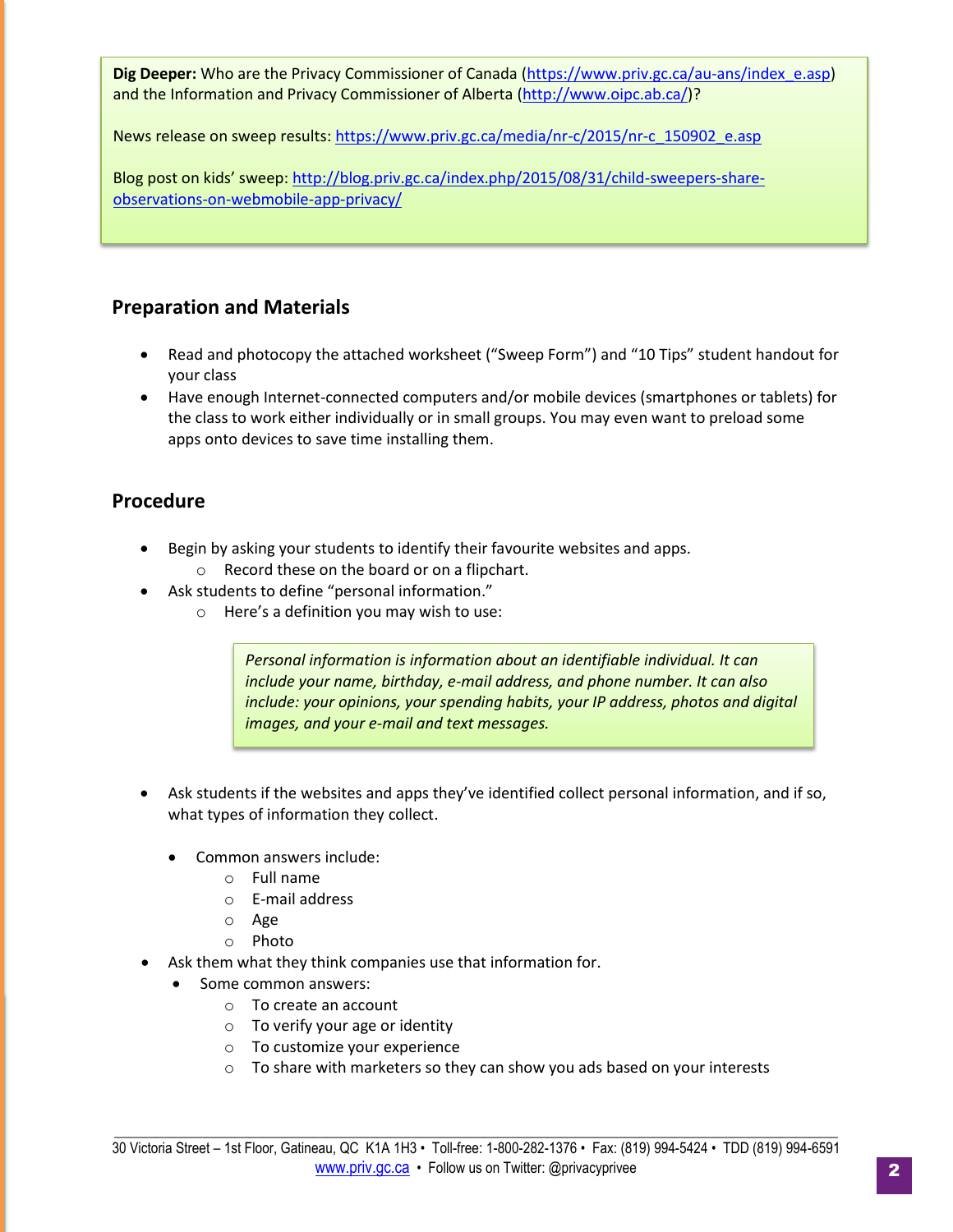- Ask students if they are comfortable sharing this type of information with these companies. (After the exercise, you may wish to mention the results of a 2014 survey by MediaSmarts that found that the majority of Canadian students were not comfortable with marketers having access to their personal information – only 5% said marketing companies should have access to their social networking profiles and only 1% said they thought marketers should be able to track where they are: [http://mediasmarts.ca/sites/mediasmarts/files/pdfs/publication](http://mediasmarts.ca/sites/mediasmarts/files/pdfs/publication-report/summary/YCWWIII_Online_Privacy_Online_Publicity_ExecutiveSummary.pdf)[report/summary/YCWWIII\\_Online\\_Privacy\\_Online\\_Publicity\\_ExecutiveSummary.pdf\)](http://mediasmarts.ca/sites/mediasmarts/files/pdfs/publication-report/summary/YCWWIII_Online_Privacy_Online_Publicity_ExecutiveSummary.pdf)
- Explain that the class will be taking a closer look at their favourite apps and websites to see what types of personal information are collected and how websites and apps explain what they will collect and how they plan to use it.
- Distribute the worksheet to students and assign each student a website or app to examine. (You may wish to have students work in pairs or groups of three, depending on the availability of computers and mobile devices.)
- Model the sweep for students by first reading through the sweep form together to ensure students understand what they are looking for, then examining a website or app and filling out a sweep form. As a starting point, look for the website's or app's privacy policy – particularly for an explanation of what types of information they are collecting, and how they plan to use it. If you're examining an app, look at the permissions the app is asking for in order to work.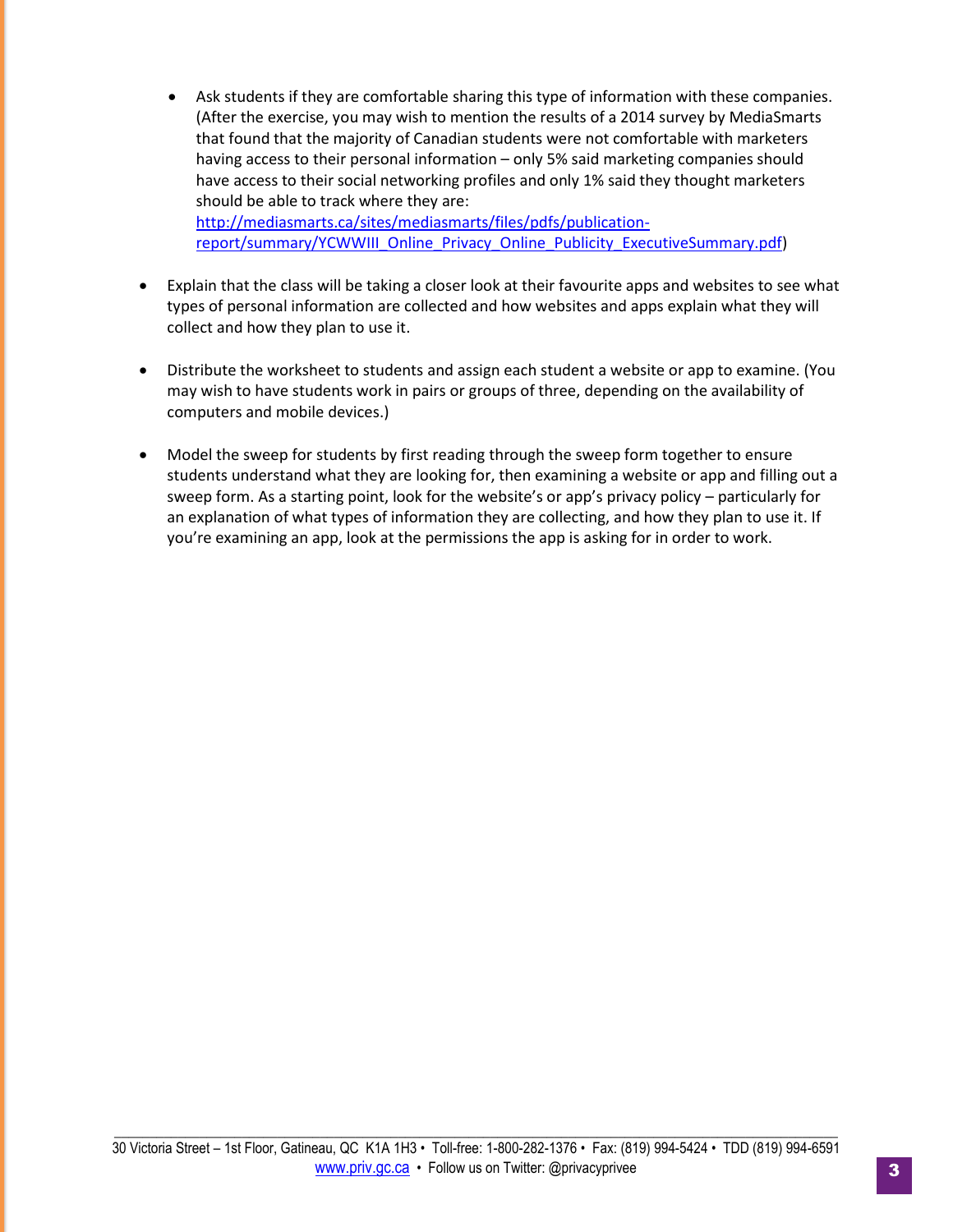The following glossary of terms may be useful:

## **WHAT'S A...**

| <b>COOKIE?</b>                                                | A cookie is a small file of text that a website can place on your computer. The file<br>collects and stores information, such as your username and password and how<br>many times you've visited that site. The information can then be transmitted<br>back to the website. (See our fact sheet on cookies for more information:<br>https://www.priv.gc.ca/resource/fs-fi/02 05 d 49 e.asp.) |
|---------------------------------------------------------------|----------------------------------------------------------------------------------------------------------------------------------------------------------------------------------------------------------------------------------------------------------------------------------------------------------------------------------------------------------------------------------------------|
| <b>AN INTERNET</b><br><b>PROTOCOL</b> (IP)<br><b>ADDRESS?</b> | An IP address is a unique number assigned to your computer or mobile device. It<br>often looks like this: 192.168.1.1 Because an IP address can be assigned to just<br>one computer or device, when it's combined with other information like location<br>information or search history, it can be used to create a detailed profile of a<br>specific person.                                |
| A UNIQUE DEVICE<br><b>IDENTIFIER (UDID)?</b>                  | A UDID is a unique 40-character string assigned to an iOS (Apple) device. The<br>string is alphanumeric (made up of letters and numbers). Like an IP address, it<br>can reveal a lot of information about the user of that device when combined with<br>other pieces of information.                                                                                                         |
| <b>GEOLOCATION</b><br><b>INFORMATION?</b>                     | Geolocation information is information provided through the Internet which can<br>identify the geographical location of a person, computer or mobile device.                                                                                                                                                                                                                                 |
| <b>FIXED CHAT VS. FREE</b><br>CHAT?                           | In a fixed chat, users choose a comment or question from a list of choices<br>provided. In a free chat, users can enter their own messages using the keyboard.                                                                                                                                                                                                                               |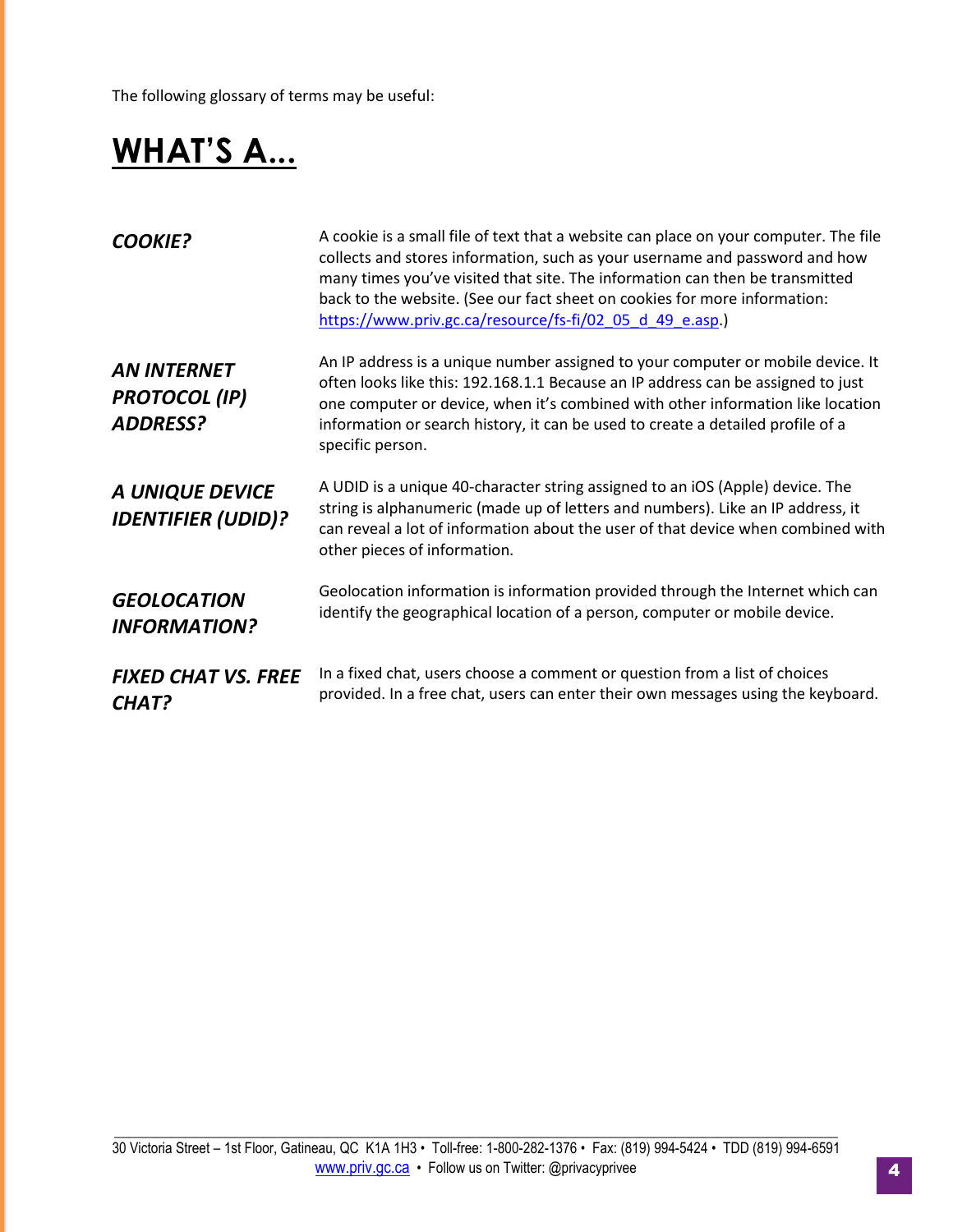- Have students examine a website or app and fill out the sweep form.
- After the students have completed their examination of sites and apps, regroup for a discussion:
	- o What kind of information was collected? What information was *required* and what information was just *requested*?
	- o Were sites and apps upfront about what they were collecting and why?
	- o Did you have any trouble finding out what was being collected and why?
	- $\circ$  Did the site or app attempt to redirect you to another site or app through advertising, contests or links to social media?
	- o Were you able to figure out how to delete your account or information from the site or app?
	- $\circ$  Knowing what types of information companies are collecting about you, do you feel differently about companies collecting information about you than you did before doing the sweep?
	- $\circ$  Did the site or app offer any tips to protect your privacy (e.g. don't use your real name as your profile name)?
	- o Would you have any concerns letting a younger sibling use the site or app on their own?
	- o What tips would you offer a younger sibling or a friend? (You may wish to distribute or read out loud the "10 Tips" student handout. Ask: what are some other tips or advice you could give?)
- After the discussion, explain that the exercise they just completed is very similar to one conducted around the world by data protection officials earlier this year. You may want to distribute or read either the news release or blog post mentioned above ("Dig deeper").

#### **Additional Resources**

*Social Smarts: Privacy, the Internet and You* [https://www.priv.gc.ca/youth-jeunes/fs-fi/res/gn\\_index\\_e.asp](https://www.priv.gc.ca/youth-jeunes/fs-fi/res/gn_index_e.asp)

*Information: Once it's out there….* Video [https://www.youtube.com/watch?v=MOJS\\_EjWE8o](https://www.youtube.com/watch?v=MOJS_EjWE8o)

*Protecting your online rep* presentation package for Grades 7 and 8 [https://www.priv.gc.ca/youth-jeunes/pp/7-8\\_e.asp](https://www.priv.gc.ca/youth-jeunes/pp/7-8_e.asp)

"Why I make my kids read privacy policies," blog post by Nicole Wong [http://www.csmonitor.com/World/Passcode/Passcode-Voices/2015/0513/Why-I-make-my-kids](http://www.csmonitor.com/World/Passcode/Passcode-Voices/2015/0513/Why-I-make-my-kids-read-privacy-policies)[read-privacy-policies](http://www.csmonitor.com/World/Passcode/Passcode-Voices/2015/0513/Why-I-make-my-kids-read-privacy-policies)

*Protecting your privacy on commercial websites* tip sheet by MediaSmarts [http://mediasmarts.ca/sites/mediasmarts/files/pdfs/tipsheet/TipSheet\\_ProtectingYourPrivacyCom](http://mediasmarts.ca/sites/mediasmarts/files/pdfs/tipsheet/TipSheet_ProtectingYourPrivacyCommercialWebsites.pdf) [mercialWebsites.pdf](http://mediasmarts.ca/sites/mediasmarts/files/pdfs/tipsheet/TipSheet_ProtectingYourPrivacyCommercialWebsites.pdf)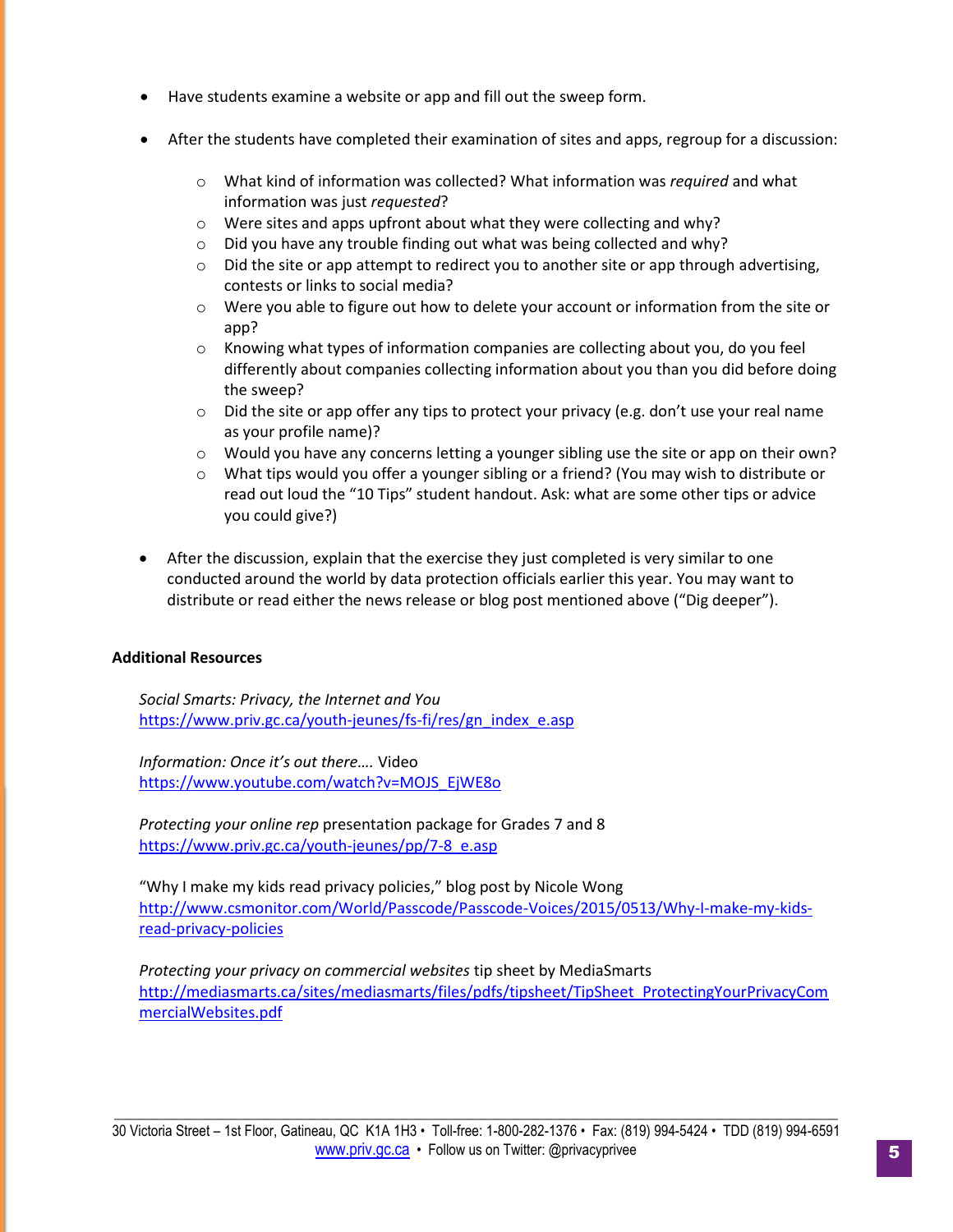## **For more information, please contact:**



Office of the **Privacy Commissioner** of Canada

Office of the Privacy Commissioner of Canada 30 Victoria Street –  $1^{\rm st}$  Floor Gatineau, QC K1A 1H3 Toll-free: 1-800-282-1376 Phone: (819) 994-5444 Fax: (819) 994-5424 TTY: (819) 994-6591 [www.priv.gc.ca](http://www.priv.gc.ca/)



Office of the Information and Privacy Commissioner of Alberta

Office of the Information and Privacy Commissioner for Alberta #9925 – 109 Street NW, Suite 410 Edmonton, AB T5K 2J8 (780) 422-6860 or 1-888-878-4044 Fax: (780) 422-5682 [generalinfo@oipc.ab.ca](mailto:generalinfo@oipc.ab.ca) [www.oipc.ab.ca](http://www.oipc.ab.ca/)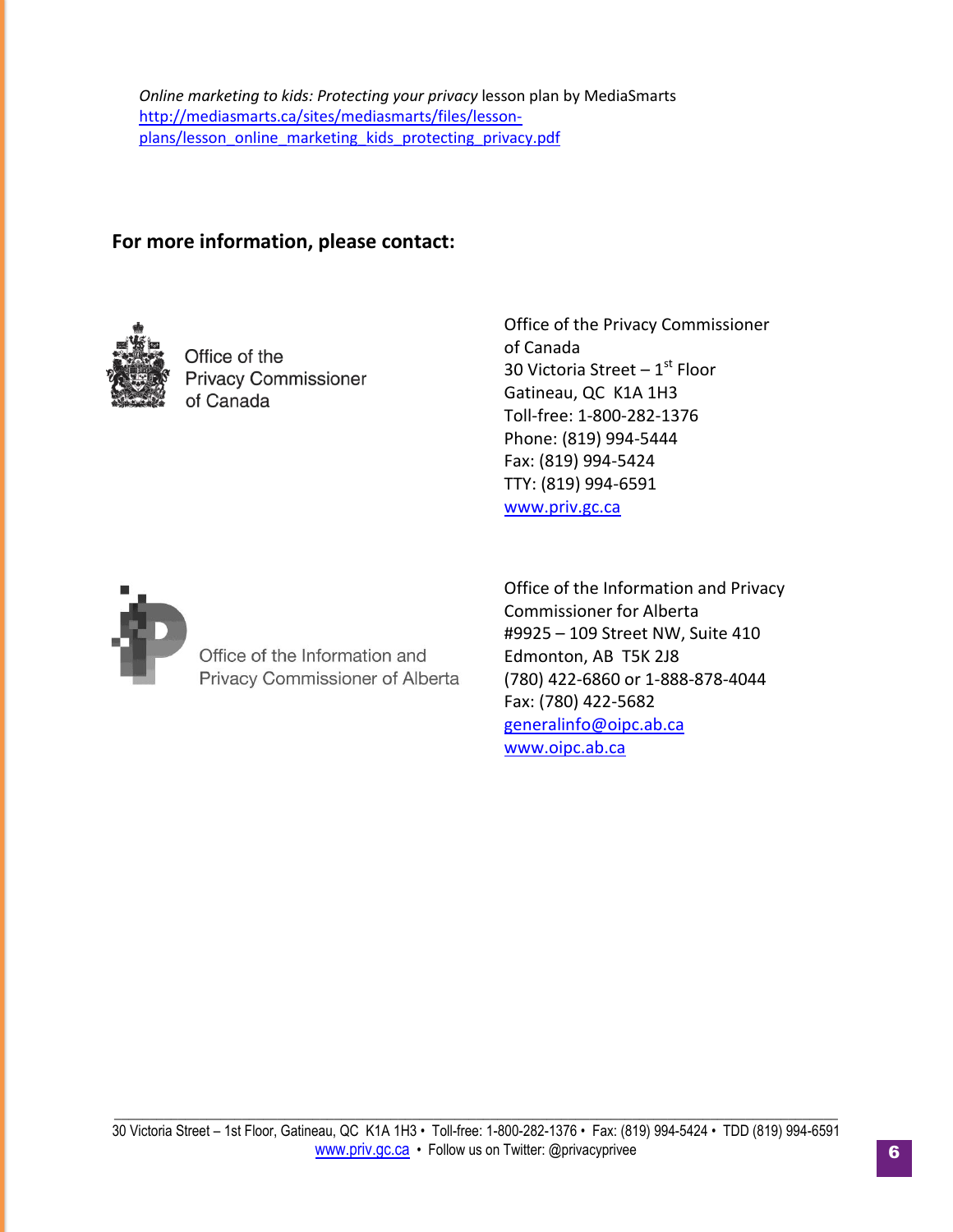## **SWEEP FORM**

| <b>Basic Info</b>    |                                                                                                                                                                                                                                                                         | □Website □App                                                                      |                                                                                                               | URL/App name:                     |              |                 |                |                                                                                                              |                                                                                                                                         |                   |                |                                       |                                                                                                                                                                          |              |              |
|----------------------|-------------------------------------------------------------------------------------------------------------------------------------------------------------------------------------------------------------------------------------------------------------------------|------------------------------------------------------------------------------------|---------------------------------------------------------------------------------------------------------------|-----------------------------------|--------------|-----------------|----------------|--------------------------------------------------------------------------------------------------------------|-----------------------------------------------------------------------------------------------------------------------------------------|-------------------|----------------|---------------------------------------|--------------------------------------------------------------------------------------------------------------------------------------------------------------------------|--------------|--------------|
|                      | Does the website or app have a privacy policy? (Tip: Check the bottom of the webpage or<br>$\Box Y \Box N$<br>app for the words" Privacy policy," "Terms of service" or "Legal." You'll probably need to<br>read the privacy policy to answer the following questions.) |                                                                                    |                                                                                                               |                                   |              |                 |                |                                                                                                              |                                                                                                                                         |                   |                |                                       |                                                                                                                                                                          |              |              |
|                      |                                                                                                                                                                                                                                                                         | Does the website or app say it collects personal information?                      |                                                                                                               |                                   |              |                 |                | $\Box Y \Box N$                                                                                              |                                                                                                                                         |                   |                |                                       |                                                                                                                                                                          |              |              |
|                      |                                                                                                                                                                                                                                                                         | Does the website or app say it may disclose personal information to third parties? |                                                                                                               |                                   |              |                 |                | $\Box Y \Box N$                                                                                              |                                                                                                                                         |                   |                |                                       |                                                                                                                                                                          |              |              |
|                      |                                                                                                                                                                                                                                                                         |                                                                                    |                                                                                                               |                                   |              |                 |                | Does the website or app explicitly state that it does not collect personal information?<br>$\Box$ Y $\Box$ N |                                                                                                                                         |                   |                |                                       |                                                                                                                                                                          |              |              |
|                      |                                                                                                                                                                                                                                                                         | <b>WHAT INFORMATION IS COLLECTED DURING REGISTRATION?</b>                          |                                                                                                               |                                   |              |                 |                | DURING USE?                                                                                                  |                                                                                                                                         |                   | AUTOMATICALLY? |                                       |                                                                                                                                                                          |              | <b>Other</b> |
|                      |                                                                                                                                                                                                                                                                         | (Websites or apps may collect information so you can make                          |                                                                                                               |                                   |              |                 |                |                                                                                                              |                                                                                                                                         |                   |                |                                       | (identify)                                                                                                                                                               |              |              |
|                      |                                                                                                                                                                                                                                                                         | purchases, enter contests or use certain features of the website or                |                                                                                                               |                                   |              |                 |                |                                                                                                              |                                                                                                                                         |                   |                |                                       |                                                                                                                                                                          |              |              |
|                      |                                                                                                                                                                                                                                                                         |                                                                                    |                                                                                                               |                                   |              |                 |                |                                                                                                              |                                                                                                                                         |                   |                |                                       |                                                                                                                                                                          |              |              |
|                      | app.)                                                                                                                                                                                                                                                                   |                                                                                    |                                                                                                               |                                   |              |                 |                |                                                                                                              |                                                                                                                                         |                   |                |                                       |                                                                                                                                                                          |              |              |
|                      | User                                                                                                                                                                                                                                                                    | Email                                                                              | Name                                                                                                          | Age /                             | Date of      | Address         | Phone          | Photo /                                                                                                      | Chat                                                                                                                                    | Info of           | Cookies        | IP                                    | Unique                                                                                                                                                                   | Geo-         |              |
|                      | name                                                                                                                                                                                                                                                                    |                                                                                    | (full or                                                                                                      | grade                             | birth        |                 | number         | Video /                                                                                                      | Function                                                                                                                                | 3rd               |                | address                               | device                                                                                                                                                                   | location     |              |
|                      |                                                                                                                                                                                                                                                                         |                                                                                    | partial)                                                                                                      |                                   |              |                 |                | Audio                                                                                                        |                                                                                                                                         | parties           |                |                                       | identifier                                                                                                                                                               | info         |              |
|                      |                                                                                                                                                                                                                                                                         |                                                                                    |                                                                                                               |                                   |              |                 |                | file                                                                                                         |                                                                                                                                         | (e.g.,<br>friend) |                |                                       |                                                                                                                                                                          |              |              |
| <b>OPTIONS</b>       | $\square$ M                                                                                                                                                                                                                                                             | $\square$ M                                                                        | $\square M$                                                                                                   | $\square M$                       | $\square M$  | $\square$ M     | $\square$<br>M | $\square M$                                                                                                  | $\square$ Yes                                                                                                                           | $\square$ M       | $\Box$ Yes     | $\square$ Yes                         | $\square$ Yes                                                                                                                                                            | $\Box$ Yes   |              |
| <b>Mandatory</b>     | $\square$ 0                                                                                                                                                                                                                                                             | $\square$ 0                                                                        | $\Box$ 0                                                                                                      | $\square$ 0                       | $\square$ 0  | $\square$ 0     | $\Box$ o       | $\Box$                                                                                                       | $\Box$ Fixed                                                                                                                            | $\Box$ o          | $\square$ No   | $\square$ No                          | $\square$ No                                                                                                                                                             | $\square$ No |              |
| <b>Optional</b>      | $\Box$ NC                                                                                                                                                                                                                                                               | $\square$ NC                                                                       | $\square$ NC                                                                                                  | $\square$ NC                      | $\square$ NC | $\square$<br>NC | $\square$ NC   | $\square$                                                                                                    | chat                                                                                                                                    | $\square$ NC      |                |                                       |                                                                                                                                                                          |              |              |
| <b>Not Collected</b> |                                                                                                                                                                                                                                                                         |                                                                                    |                                                                                                               |                                   |              |                 |                |                                                                                                              | $\square$ Free                                                                                                                          |                   |                |                                       |                                                                                                                                                                          |              |              |
|                      |                                                                                                                                                                                                                                                                         |                                                                                    |                                                                                                               |                                   |              |                 |                |                                                                                                              | chat                                                                                                                                    |                   |                |                                       |                                                                                                                                                                          |              |              |
|                      |                                                                                                                                                                                                                                                                         |                                                                                    |                                                                                                               |                                   |              |                 |                |                                                                                                              | $\Box$ No                                                                                                                               |                   |                |                                       |                                                                                                                                                                          |              |              |
| <b>PRIVACY</b>       |                                                                                                                                                                                                                                                                         |                                                                                    |                                                                                                               |                                   |              |                 |                |                                                                                                              |                                                                                                                                         |                   |                |                                       | Did this website/app offer any advice or tips to limit the amount of personal information you provide (e.g. "don't use your real name as a username")? $\Box$ Y $\Box$ N |              |              |
| <b>ADVICE</b>        |                                                                                                                                                                                                                                                                         |                                                                                    |                                                                                                               |                                   |              |                 |                |                                                                                                              | Is the advice presented in a way a child can understand (e.g. simple language, large print, audio, animation)? $\square \vee \square$ N |                   |                |                                       |                                                                                                                                                                          |              |              |
|                      |                                                                                                                                                                                                                                                                         | Did the website/app ask or suggest you involve a parent? $\square Y \square N$     |                                                                                                               |                                   |              |                 |                |                                                                                                              |                                                                                                                                         |                   |                |                                       |                                                                                                                                                                          |              |              |
|                      |                                                                                                                                                                                                                                                                         |                                                                                    |                                                                                                               |                                   |              |                 |                |                                                                                                              | Was there a special section of the website meant for parents (possibly called a parental dashboard)? $\Box Y \Box N$                    |                   |                |                                       |                                                                                                                                                                          |              |              |
|                      |                                                                                                                                                                                                                                                                         | Does the website/app redirect you to another website or app? $\Box Y \Box N$       |                                                                                                               |                                   |              |                 |                |                                                                                                              |                                                                                                                                         |                   |                |                                       |                                                                                                                                                                          |              |              |
|                      | If it does, are there any warnings that you are leaving the site?<br>$\Box Y \Box N$                                                                                                                                                                                    |                                                                                    |                                                                                                               |                                   |              |                 |                |                                                                                                              |                                                                                                                                         |                   |                |                                       |                                                                                                                                                                          |              |              |
| <b>DELETION</b>      | $\Box Y \Box N$<br>Is there an option to delete your account?                                                                                                                                                                                                           |                                                                                    |                                                                                                               |                                   |              |                 |                |                                                                                                              |                                                                                                                                         |                   |                |                                       |                                                                                                                                                                          |              |              |
|                      |                                                                                                                                                                                                                                                                         | If there is, is it easy to find?                                                   |                                                                                                               |                                   |              |                 |                | $\Box Y \Box N$                                                                                              |                                                                                                                                         |                   |                |                                       |                                                                                                                                                                          |              |              |
|                      |                                                                                                                                                                                                                                                                         | If there is, is it easy to understand?                                             |                                                                                                               |                                   |              |                 |                | $\Box Y \Box N$                                                                                              |                                                                                                                                         |                   |                |                                       |                                                                                                                                                                          |              |              |
|                      | 1. Does the website / app                                                                                                                                                                                                                                               |                                                                                    |                                                                                                               | 2. Does the website/app offer any |              |                 |                | 3. Is there an easy way to delete your                                                                       |                                                                                                                                         |                   |                | 4. Would you be comfortable letting a |                                                                                                                                                                          |              |              |
| <b>INDICATOR</b>     |                                                                                                                                                                                                                                                                         |                                                                                    | collect your personal<br>advice on protecting your privacy?<br>account or your info from this<br>website/app? |                                   |              |                 |                | younger sibling use this website/app alone?<br>$\Box$ Yes $\Box$ No                                          |                                                                                                                                         |                   |                |                                       |                                                                                                                                                                          |              |              |
|                      | information?<br>$\Box$ Yes $\Box$ No<br>$\Box$ Yes $\Box$ No                                                                                                                                                                                                            |                                                                                    |                                                                                                               |                                   |              |                 |                | $\Box$ Yes $\Box$ No                                                                                         |                                                                                                                                         |                   |                |                                       |                                                                                                                                                                          |              |              |
|                      |                                                                                                                                                                                                                                                                         |                                                                                    |                                                                                                               |                                   |              |                 |                |                                                                                                              |                                                                                                                                         |                   |                |                                       |                                                                                                                                                                          |              |              |